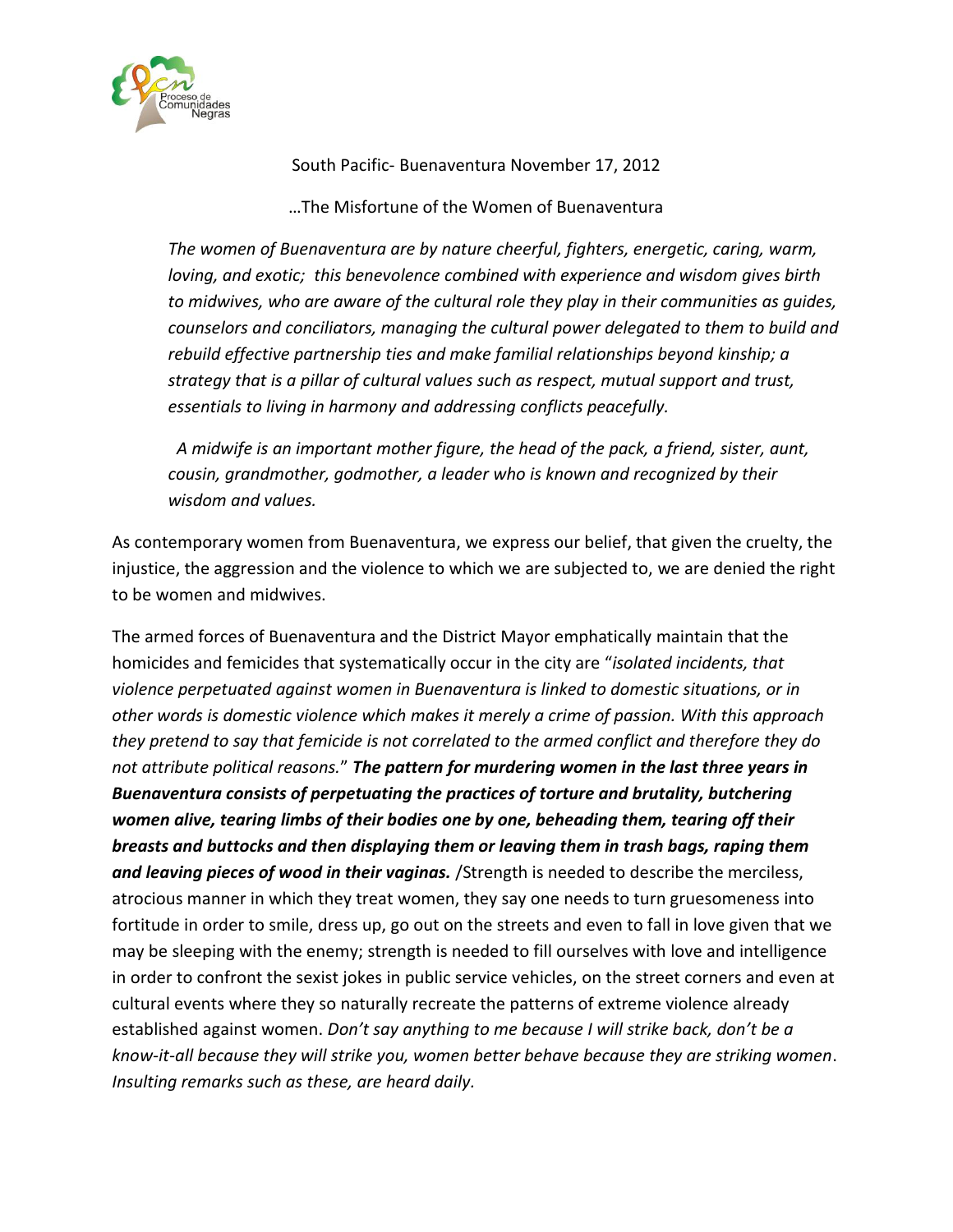

As a tribute to all our sisters that have been victims of the violent people and especially the 13 year old little girl, Leydi Yasuri Sinisterra, who was killed in the middle of a shootout last November 14 in a neighborhood near Santa Cruz, Immaculada, district five of this city, we want to affirm why the femicide in Buenaventura is indeed due to political reasons, and how they are closely linked to the internal armed conflict that exists in this city, located in the territory-region of the Colombian South Pacific:

- For the social and communal role that the women have played and the role played by midwives in the neighborhoods, streets, and sidewalks.
- Because after more than a decade of systematic assassinations of productive men in Buenaventura, where the armed conflict has robbed us of more than 2,500 men (fathers, brothers, husbands, boyfriends, sons, nephews) the women are assuming distinct roles: single mother, head of the house, student, worker, activist. The women, today, are the social base of Buenaventura.
- Because femicides are used as examples and are becoming part of the means used by armed actors to incite collective panic and establish the social control that they seek
- Because the violence against women is a social health problem, because in the absence of governance that prevails in Buenaventura, the women victims of violence that continue to survive (like the 45-year-old woman who on November  $15<sup>th</sup>$  was shot eleven times because she refused to accompany a man to a spa; or the multitudes of women who have been sexually abused or physically or verbally battered) don't receive any type of psychological or psychosocial attention much less clinical. Additionally, considering that clinics do not accept those who are direct victims, they likewise do not receive the indirect victims, i.e. families (mothers, daughters, sisters, nieces) that accompany them in the process of physical and emotional recuperation. This situation prolongs grief and ruins the self-esteem of these women.
- Because violence against women has become normal and you therefore hear sexist comments in the public service vehicles, street corners, and roads. It's inexplicable how an act so heinous, so inhumane like torture can be converted into a common joke! But maybe it is because we are diving deeper into a collective dementia, another example of this collective psychological syndrome is seen in the newscasts, better known as "news-dead, (*noti-muertoI)*" at the end of the news you hear comments like: "today's news was bad, as there was only one dead; yesterday's news was better, there were seven."
- Because more than half of the femicides were perpetrated by men associated with armed groups.

From this, the campaign "Not One More" (*Ni una* mas) continues to ask the state and armed groups: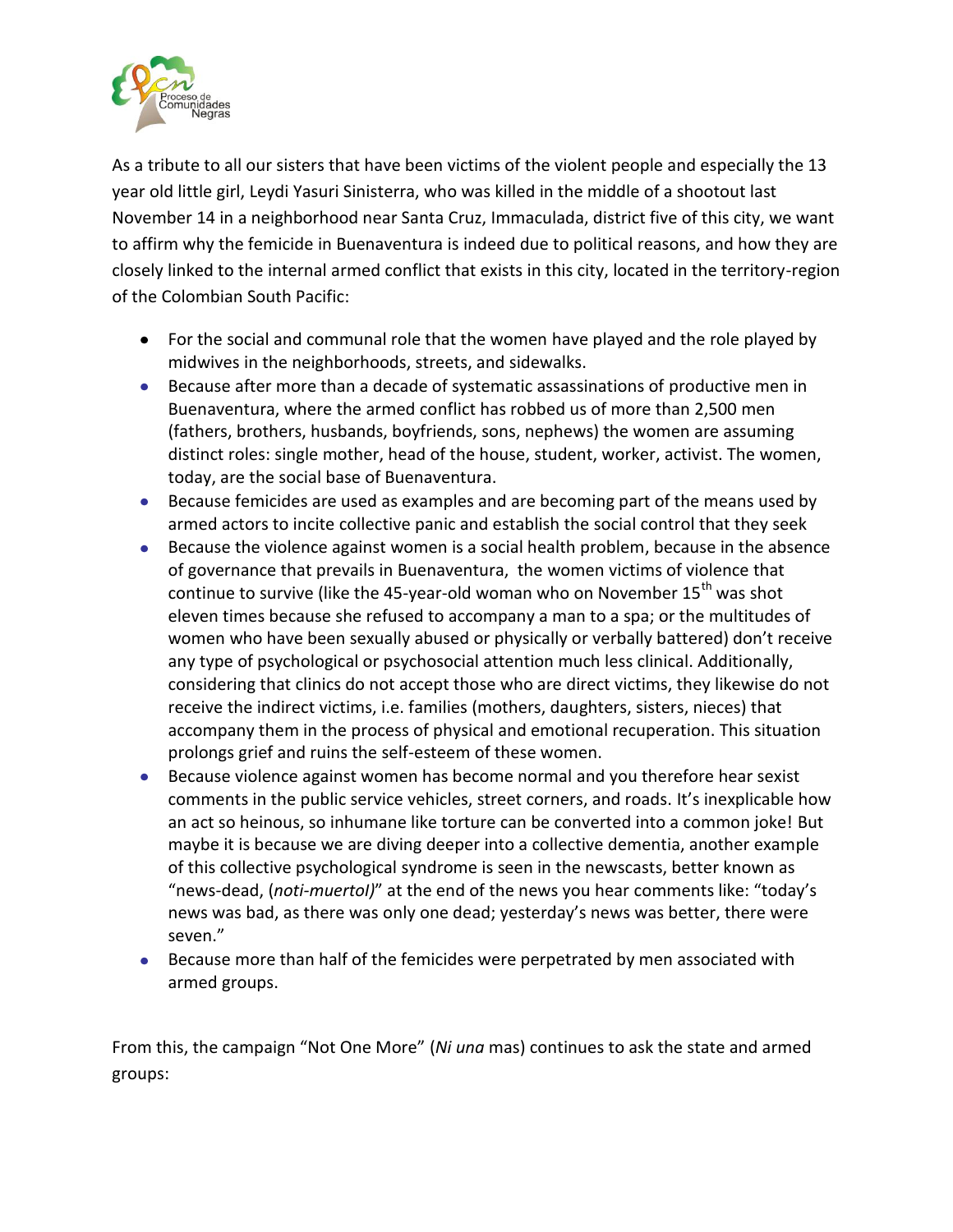

Why do they kill us? For what purpose do they kill us?

Why do they rape us? For what purpose do they rape us?

Why do they torture us? For what purpose do they torture us?

Why do they displace us? For what purpose do they displace us?

The answers are clear to us. We know that they kill, violate, torture, displace, and forcibly disappear us because structural racism and racial discrimination are the ideologies that patriarchal and neoliberal powers have historically employed to decimate us and to curtail our lives' work as Afro-Colombian communities and our worldview as an ethnic group. Perpetuated ethnocide is part of the extermination plan. After more than 500 years of resistance, our African footprints continue in confrontation with the racist ideology that views African and indigenous communities as savages, brutes, illiterates, ugly, and backwards; because it was others that wanted to shape us and create a satirical stereotype, pseudo-human and animalistic, to justify the structural racism to which we are subjected. They kill us because we are against hegemonic development, they kill us because they want to convert Buenaventura into a port city and expel us from our neighborhoods to make them into tourist cities, piers, and hotel condominiums.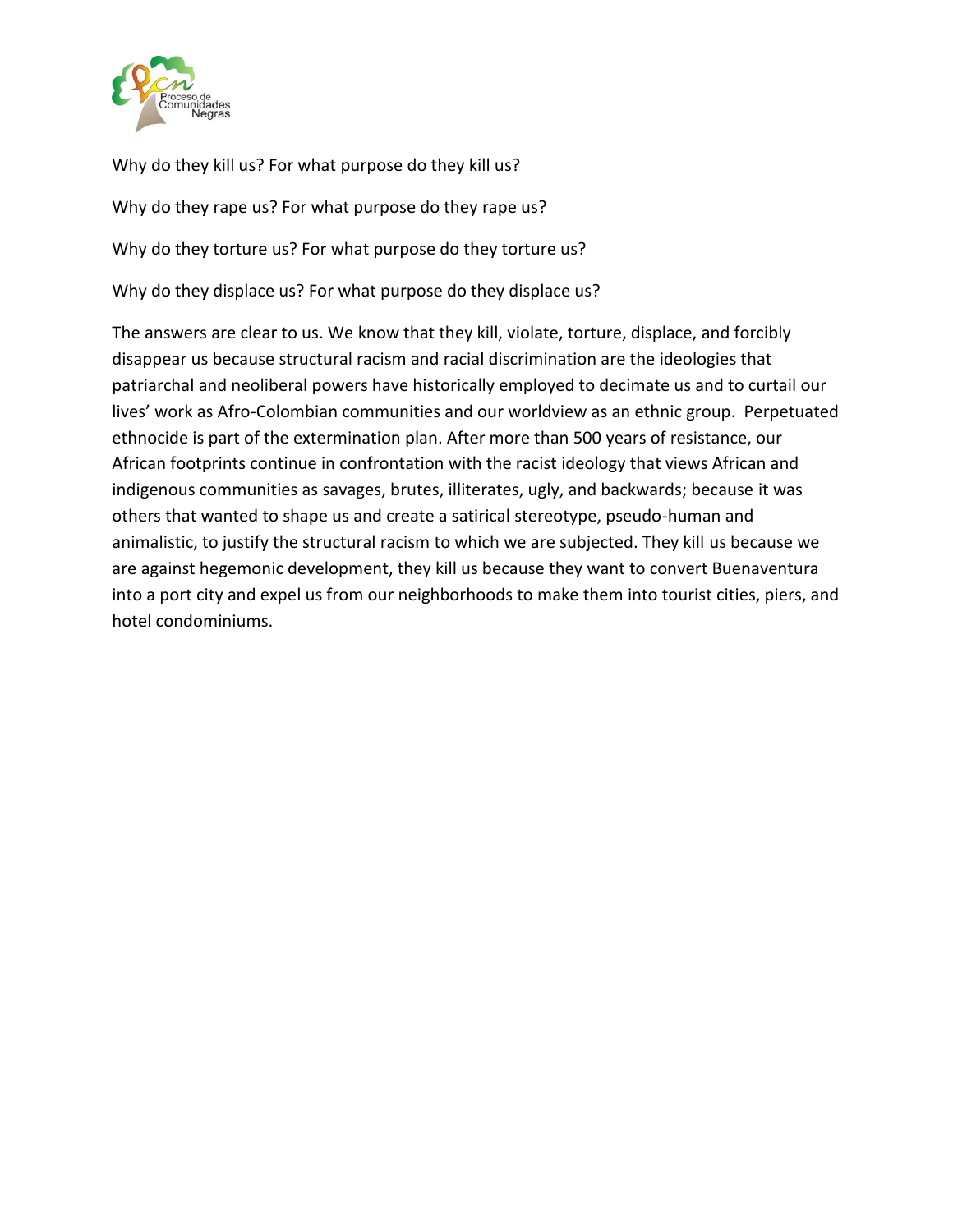



*Image of the development of the lower marine zone of the island of Buenaventura communities 2,3,4, and 5, taken from a calendar of Buenaventura with a new model of the city.*

The violence in Buenaventura is a merciless battle to rob us of our territory that we have populated, built on, and made our home, and like always we are disadvantaged, while the capitalists have firepower (armed groups, new paramilitary groups, or criminal bands), we have the blood.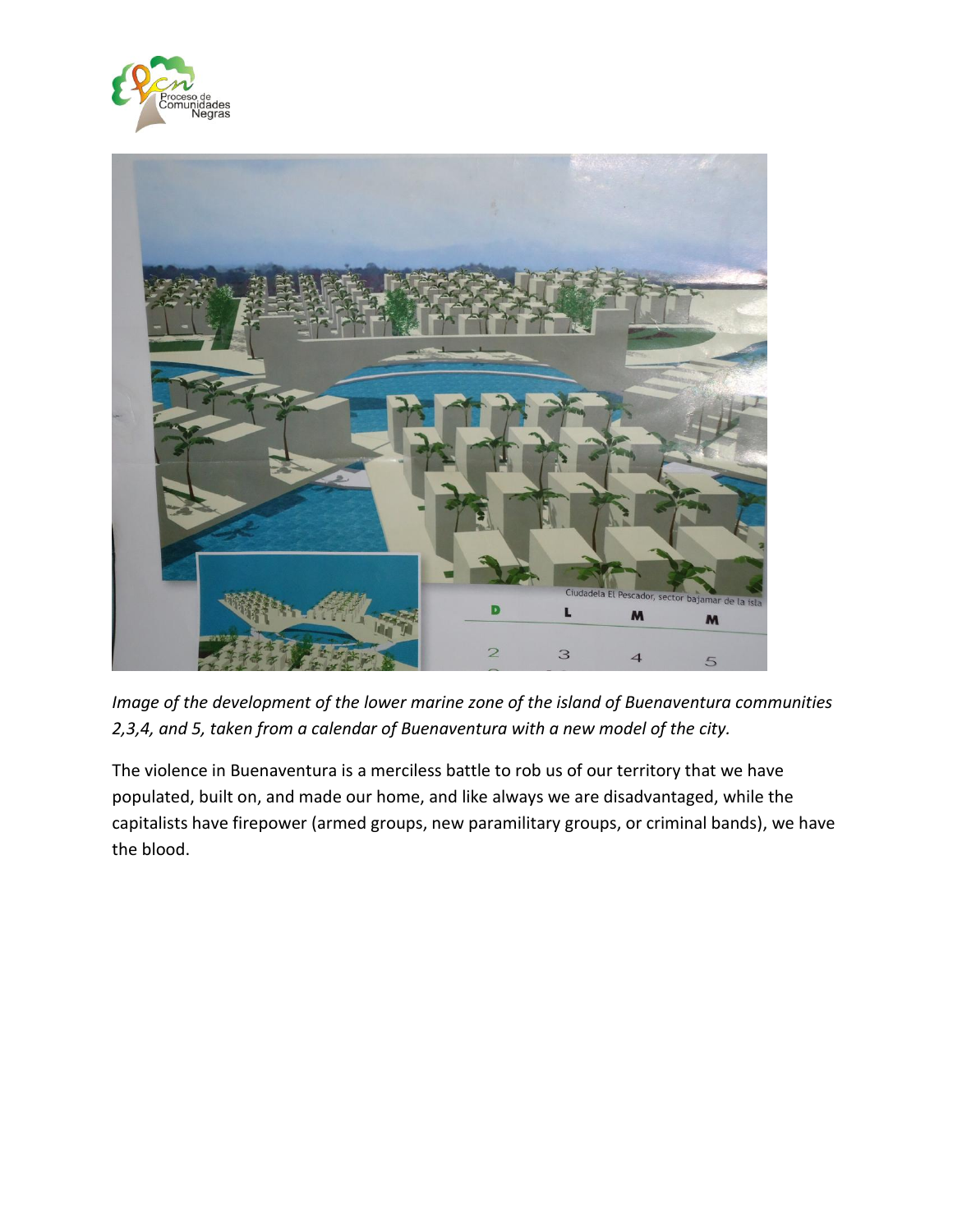



*Image of island commune tide zone 3, the small beach area. PCN Photo Archives.*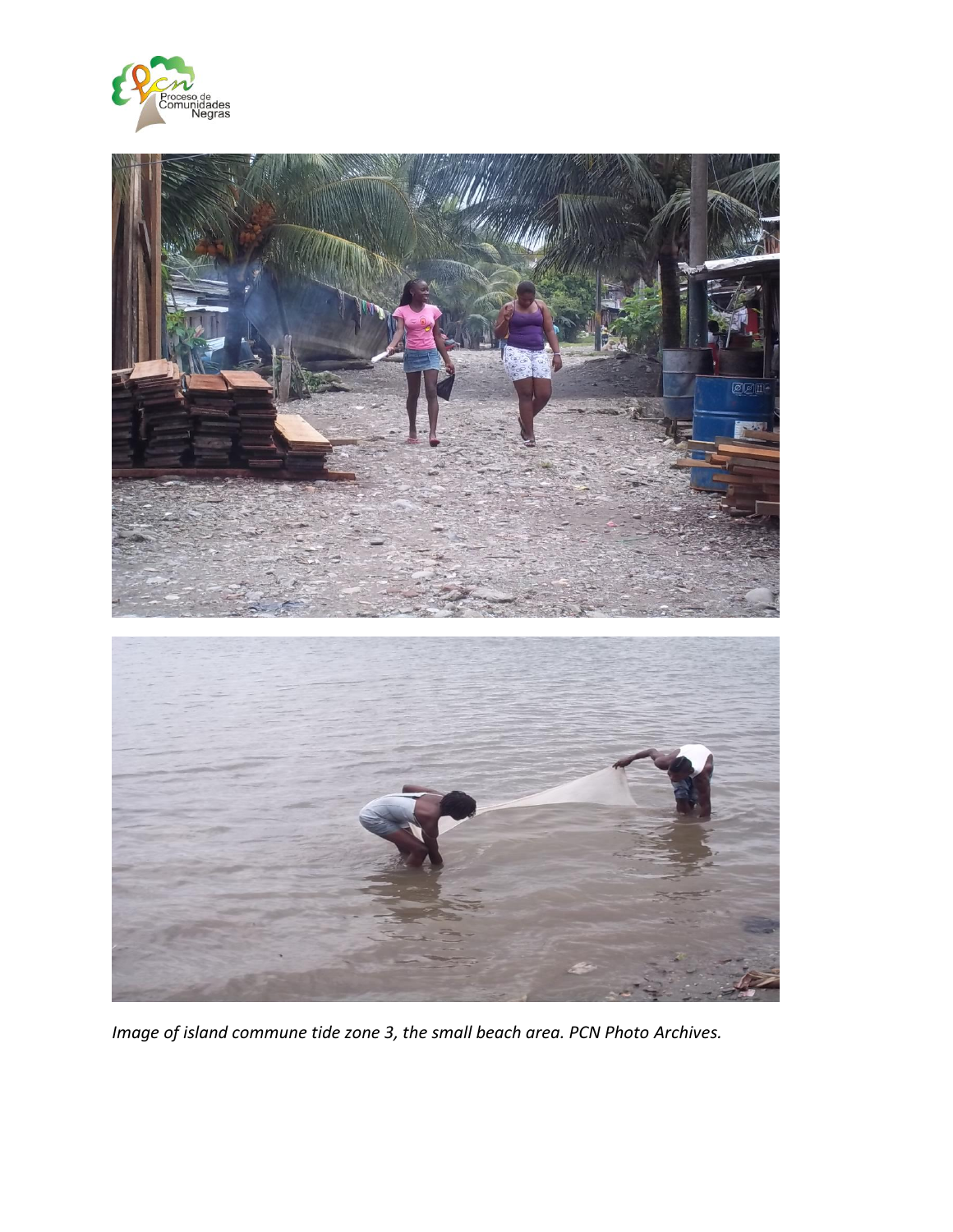

For 10 years we have been mired in a war, that few understand; for 10 years we have been living in a humanitarian crisis; here those who don't die of bullets, die of hunger and anguish, as Aunt Emerita Angula, a 78 year old displaced woman from Rio Naya describes:

*"We came to Buenaventura after they killed our son, we fleeing and leaving everything: the cow, the house, the chickens, family, friends, and we came here and my father got sick, he can't walk and is extremely thin, because the only times we eat are when the neighbors give us little bites; in three years government aid only came twice: once we collected money, and the other, when we went to the bank, they told us that we had already collected and I walked and cried to God because they hadn't paid me because supposedly someone had already collected the money. I at least can move and hobble around and rummage for some money, but my poor father, he can't walk and I have to leave him by himself while I search for food. Sometimes I'm gone for days and I can't find anything, and we spend the whole day sleepless and restless. I ask: what is it that we have done, for them to treat us like an old rag?"* These painful words are just an example that shows the humanitarian tragedy that we live through in Buenaventura.

Since the October 6, the violence in Buenaventura has escalated. The fight for control of the neighborhoods, where they coincidentally are developing or are planning port expansion megaprojects, has generated more than 500,000 internal displacements, many who have left to protect their physical safety. The institutional capacity of Buenaventura to address these internal displacements has collapsed, and even though the situation has existed for over 10 years Buenaventura still has not built the first temporary shelter for those displaced. Some fortunate families have been housed in hotels in the city, but in very poor humanitarian conditions because they are in terraces where there are subject to rain and sun. In addition, they only house women and children and turn away men. This situation is alarming because the improvised attention mechanism of the Mayor's office and the Victims Unit breaks up the familial ties and demands that these psychologically affected mothers (who have been tormented by the victimizing events that provoked this forced displaced) are the sole caretakers of the children, putting even more stress on these women. In addition, these conditions lead to illnesses that are brought on by humidity and the crowded living situation in which many of these women and children find themselves.

…this and more happens here, the principal port of Colombia. In the words of Ruben Blades, "the corruption and the misrule of the government make my beautiful sea port pure hell."

## **For our right to be women and midwives.**

**Not one more woman murdered, violated, maltreated, tortured, disappeared, or displaced.**